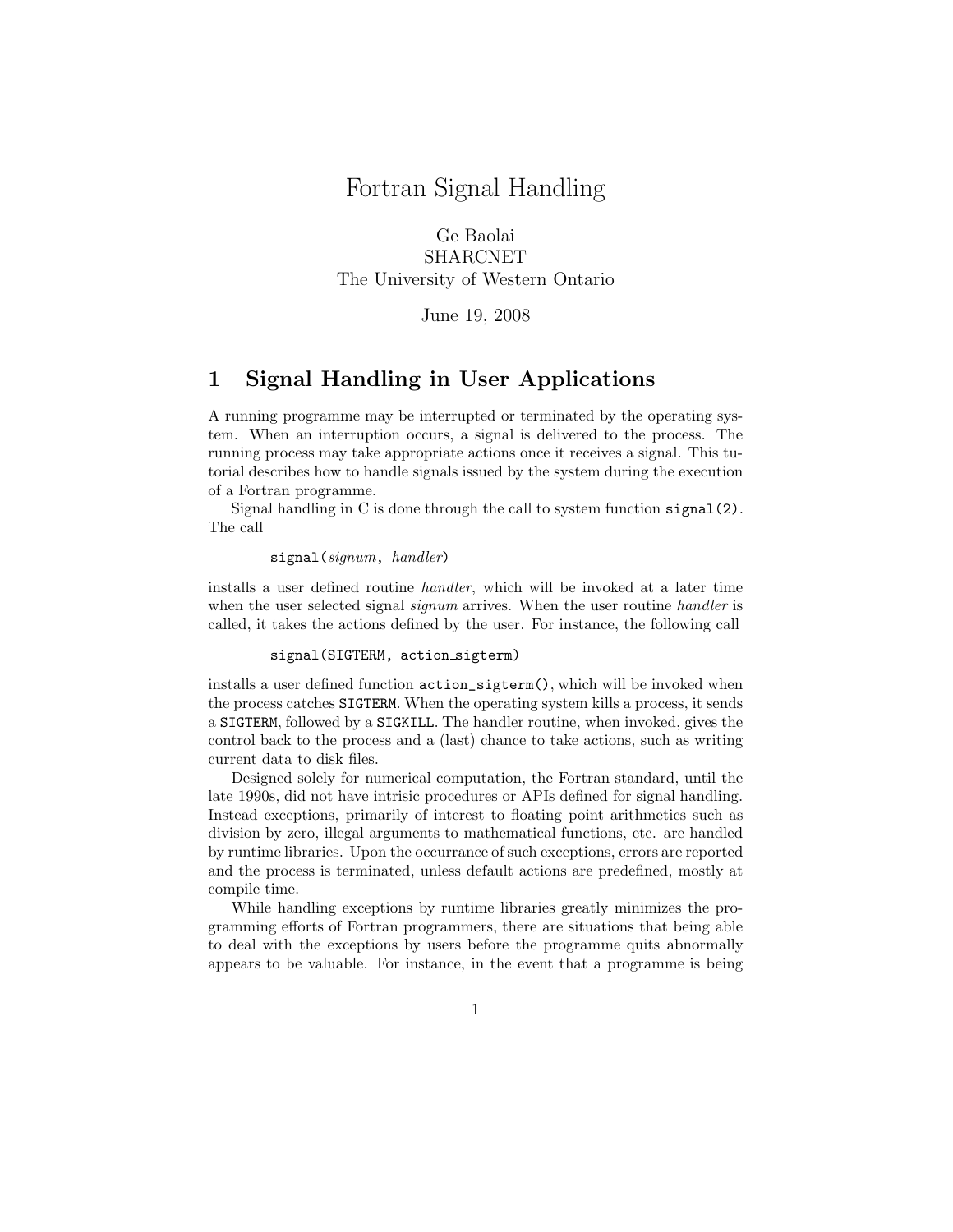terminated by the system when a scheduled runtime has been exhausted, one woule like to gracefully shutdown the programme by saving the states of variables and intermedium results from the computation before the programme is killed. In order to gracefully shutdown a programme, the application must be able to first catch the signal and then take necessary actions accordingly.

# 2 Signal Handling in Fortran as An Extension

Some vendor supplied Fortran implementations, including for example digital, IBM, Sun and Intel, had the extension that allows the user to do signal handling as in C. The interface for installing a signal handler appears the same

### call signal(signum, handler)

where *signum* is the value of signal defined for the targetted architecture, as shown in Figure 1, and handler is a user defined procedure in the form of subroutine. The signal numbers are architecture dependent. Figure 2 shows

| 1) SIGHUP   | 2) SIGINT     | 3) SIGQUIT  | 4) SIGILL     |
|-------------|---------------|-------------|---------------|
| 5) SIGTRAP  | 6) SIGABRT    | 7) SIGBUS   | 8) SIGFPE     |
| 9) SIGKILL  | 10) SIGUSR1   | 11) SIGSEGV | 12) SIGUSR2   |
| 13) SIGPIPE | 14) SIGALRM   | 15) SIGTERM | 16) SIGSTKFLT |
| 17) SIGCHLD | 18) SIGCONT   | 19) SIGSTOP | 20) SIGTSTP   |
| 21) SIGTTIN | 22) SIGTTOU   | 23) SIGURG  | 24) SIGXCPU   |
| 25) SIGXFSZ | 26) SIGVTALRM | 27) SIGPROF | 28) SIGWINCH  |
| 29) SIGIO   | 30) SIGPWR    | 31) SIGSYS  | 34) SIGRTMIN  |

Figure 1: Symbolic names and values of common signals as returned from command kill -l for Linux i686.

a different set of values defined on Linux Alpha. In order for the code to be

| 1) SIGHUP   | 2) SIGINT     | 3) SIGQUIT  | 4) SIGILL    |
|-------------|---------------|-------------|--------------|
| 5) SIGTRAP  | 6) SIGABRT    | 7) SIGEMT   | 8) SIGFPE    |
| 9) SIGKILL  | 10) SIGBUS    | 11) SIGSEGV | 12) SIGSYS   |
| 13) SIGPIPE | 14) SIGALRM   | 15) SIGTERM | 16) SIGURG   |
| 17) SIGSTOP | 18) SIGTSTP   | 19) SIGCONT | 20) SIGCHLD  |
| 21) SIGTTIN | 22) SIGTTOU   | 23) SIGIO   | 24) SIGXCPU  |
| 25) SIGXFSZ | 26) SIGVTALRM | 27) SIGPROF | 28) SIGWINCH |
| 29) SIGINFO | 30) SIGUSR1   | 31) SIGUSR2 | 32) SIGRTMIN |
|             |               |             |              |

Figure 2: Symbolic names and values of common signals as returned from command kill -l on Linux Alpha.

portable, one should use the symbolic names instead of values.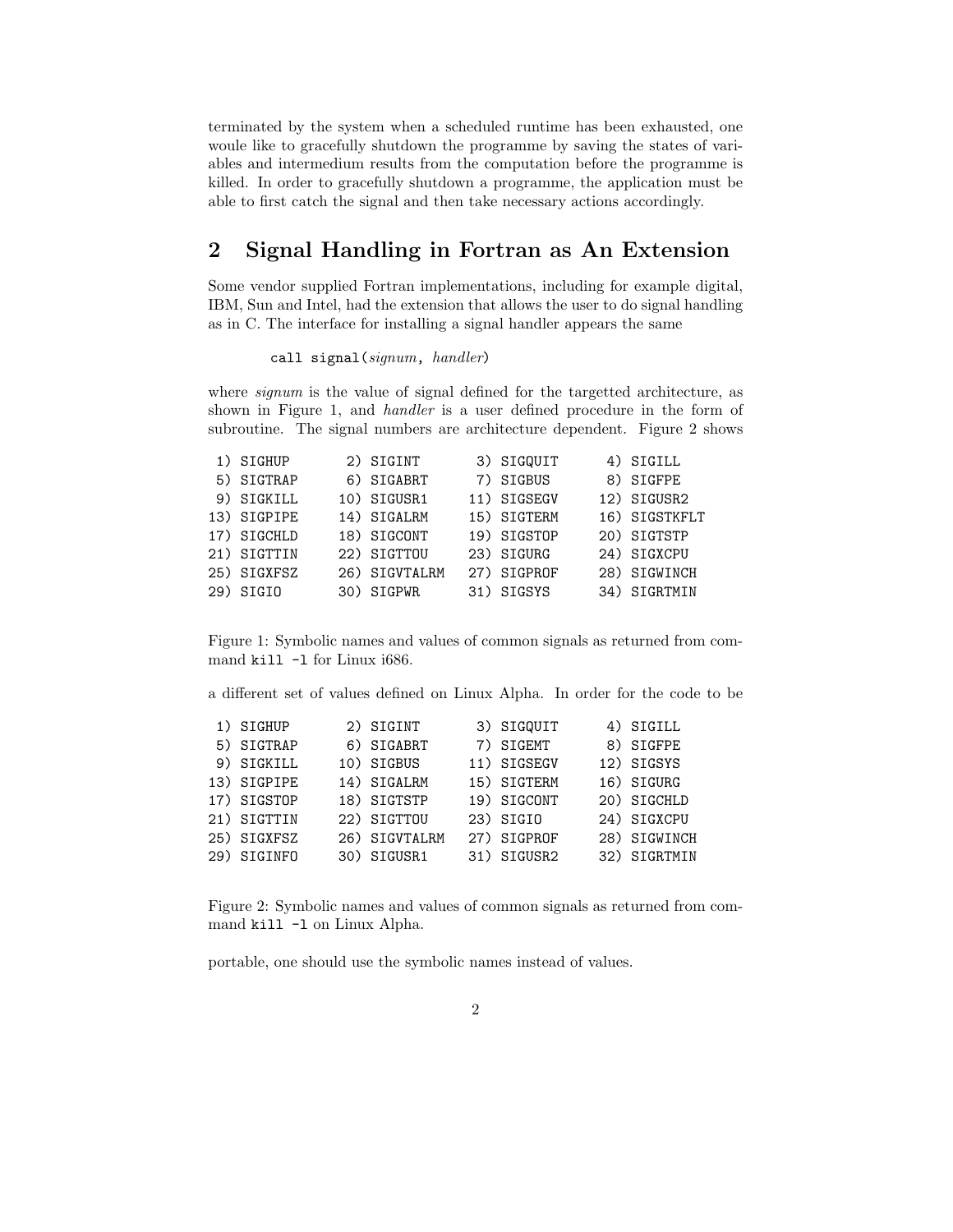The interface signal() requires that parameters that are to be passed to the handler, if any, would have to be visiable to the handler as globals, except for signum, which is the only argument that can be passed the the handler as a dummy argument.

GNU Fortran has defined instrinsic signal() as an extension

```
call signal(signum, handler[, status])
```
where the third argument, which is optional featured by the support of polymorphism in Fortran 90 standard, stores the return value of the call to system function signal(2).

The behaviour of the Fortran extention of signal() is implementation dependent. In the following example,

program fsignal\_test

```
... ...
  external warning_sigint ! Must declare as external
  call signal(SIGINT, warning_sigint)
  call sleep(30)
end program
```

```
subroutine warning_sigint
   print *, 'Process interrupted (SIGINT), exiting...'
   return
end subroutine warning_sigint
```
compiled using Intel Fortran compiler 10.0, when the programme is interrupted from the command line by Ctrl+C key stroke, the handler warning\_sigint is not invoked. Instead, one will see the following

|           |  |          | forrtl: error (69): process interrupted (SIGINT) |                 |         |
|-----------|--|----------|--------------------------------------------------|-----------------|---------|
| Image     |  | PC.      | Routine                                          | Line            | Source  |
| a.out     |  |          | 0808EBAF Unknown                                 | Unknown         | Unknown |
| a.out     |  | 0808E1CF | Unknown                                          | Unknown         | Unknown |
| a.out     |  | 0806B66A | Unknown                                          | Unknown Unknown |         |
| a.out     |  | 0805DAB8 | Unknown                                          | Unknown Unknown |         |
| a.out     |  | 0804A3FD | Unknown                                          | Unknown Unknown |         |
| $\bullet$ |  | 002FD420 | Unknown                                          | Unknown Unknown |         |
| a.out     |  | 08049D2C | Unknown                                          | Unknown Unknown |         |
| libc.so.6 |  | 00469F70 | Unknown                                          | Unknown Unknown |         |
| a.out     |  | 08049AC1 | Unknown                                          | Unknown Unknown |         |

The signal SIGINT is intercepted by the Fortran runtime library. In order to catch the signal SIGINT and take actions defined in the handler warning\_sigint, one needs to add the following C code

void sigclear\_(int \*signum)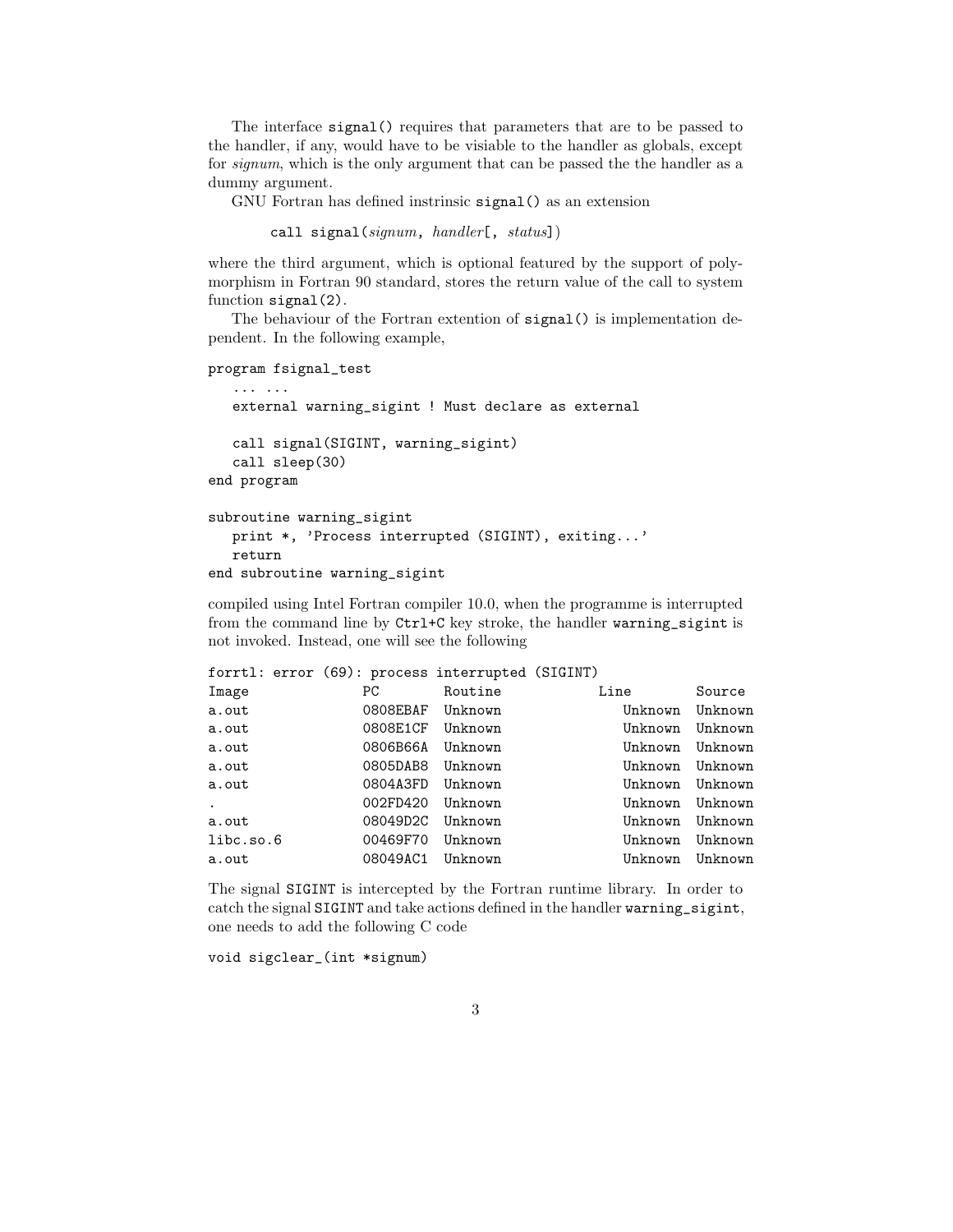```
{
    signal(*signum, NULL);
}
```
and call it in the Fortran code before the installation of signal handler

```
program fsignal_test
   ... ...
   external warning_sigint ! Must declare as external
   call sigclear_(SIGINT)
   call signal(SIGINT, warning_sigint)
   call sleep(30)
end program
```
Technical Points A set of exception handling intrinsic functions have been introduced to Fortran 95 and later standards. Interested readers are recommended to read John Reid's historical notes [2] and the book by the same author [1], as well as and the documentations of the latest Fortran standards concerning exception handling of IEEE floating point arithmetics.

## 3 A User Level Approach

The support for signal handling can be achieved at user level as well with minimum efforts involved. Assume we want to have the same interface as supported as an extension in some Fortran flavours, i.e.

```
call signal(SIGTERM, action sigterm)
```
We need to write a C routine that makes a call to system function signal(). The C code, stored in a separate file csigfun.c will look as simple as the following:

```
/* in "csigfun.c" */
#include <signal.h>
typedef void (*sighandler_t)(int);
void signal_( int* signum, sighandler_t handler)
{
    signal(*signum, handler);
}
```
The follwing Fortran code shows a simple example of calling the C function signal() to install signal handlers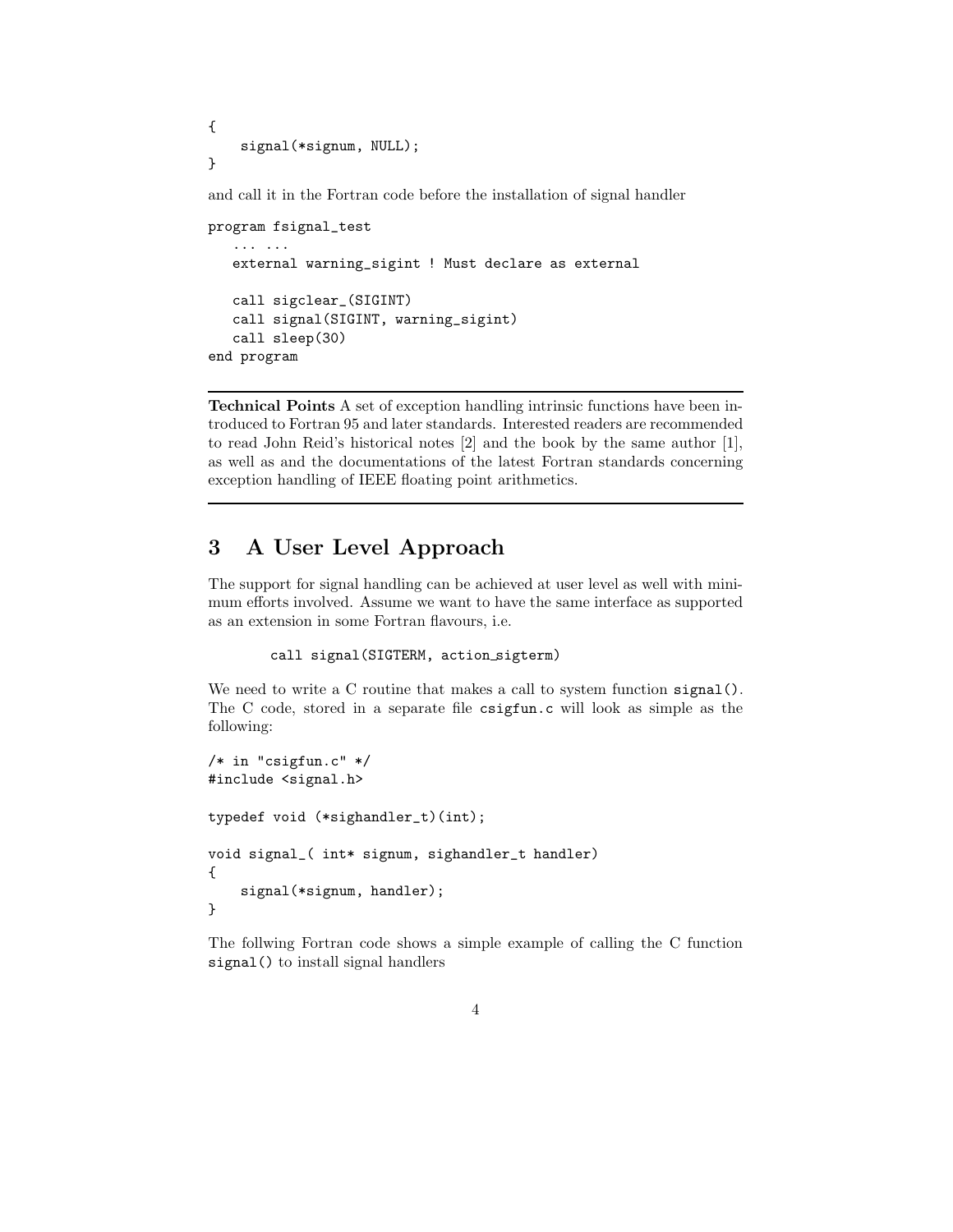```
! in "fsignal_test.f90"
program fsignal_test
   ... ...
   external warning_sigterm ! Must declare as external
   external warning_sigint ! Must declare as external
   ! Install signal handlers, return immediately
   call signal(SIGTERM, warning_sigterm)
   call signal(SIGINT, warning_sigint)
   ! Do something that will take some time
   call sleep(30)
end program
subroutine warning_sigterm
   print *, 'Process interrupted (SIGTERM), exiting...'
  return
end subroutine warning_sigterm
subroutine warning_sigint
   print *, 'Process interrupted (SIGINT), exiting...'
   return
end subroutine warning_sigint
```
Each call to the C routine signal() installs a signal handler for the specified  $signum$  (SIGTERM and SIGINT), which is defined as a subroutine in the same file. Note that the call to signal() is nonblocking. That is, it returns immediately, thus the programmem continutes to execute the subsequent instructions.

We show in the following how to compile and run the test programme that contains parts written in mixed Fortran and C languages. Without loss of generality, we assume the name for the C compiler is cc and the name for the Fortran compiler is fort We compile the C code first to obtain an object file using command

cc -c csigfun.c

This will create a object file named csigfun.o. Then we compile the Fortran code, and link with the C object

fort fsignal\_test.f90 csigfun.o -o fsignal\_test

to generate the executable fsignal\_test.

Start the executeable from command line

./fsignal\_test

Note that the execution of the call to sleep(30) will put the programme in sleep mode for about 30 second, which gives us enough time to open another terminal to find the process ID and issue an signal from command line.